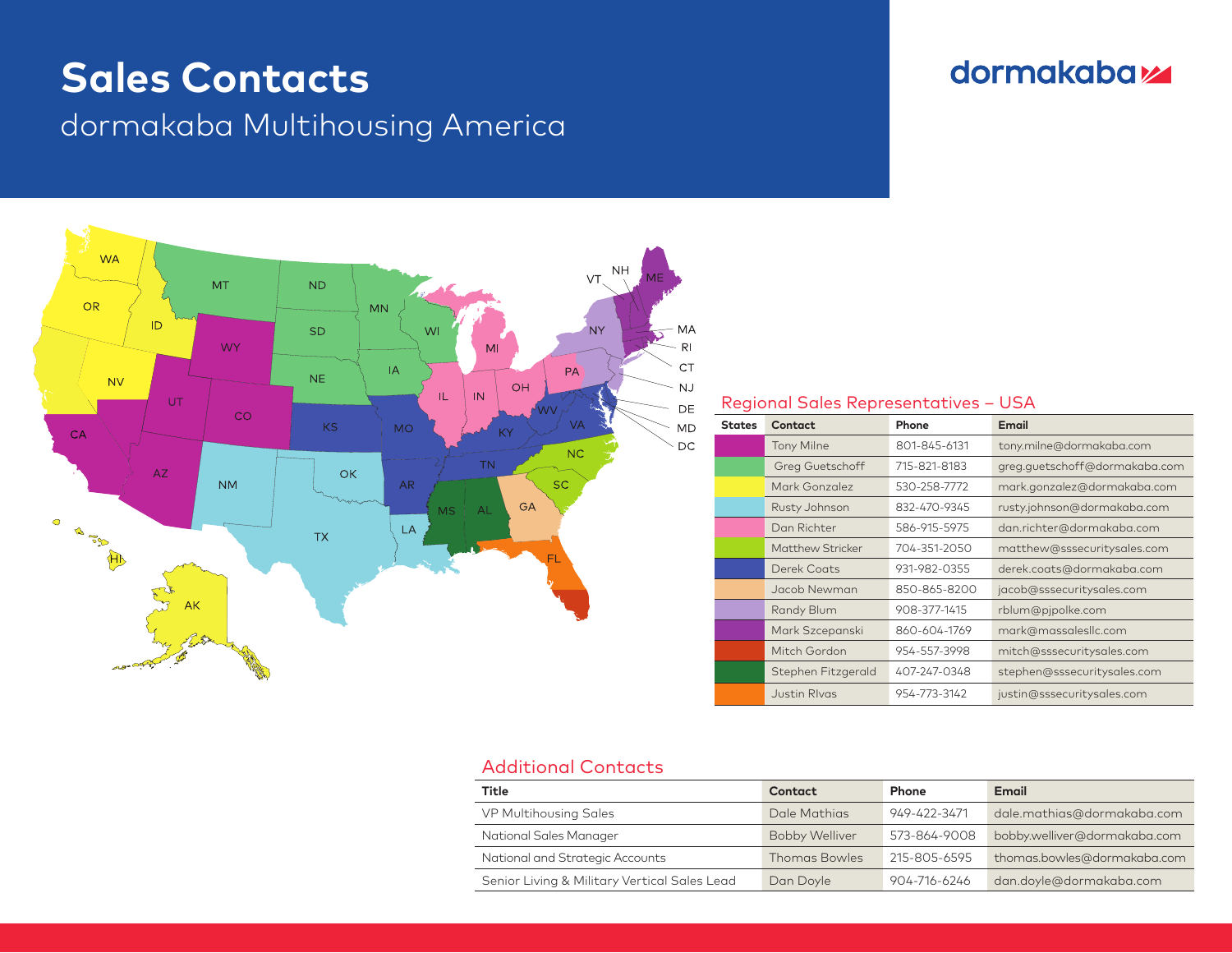## **Sales Contacts**

### dormakaba Multihousing Canada

### **dormakabazz**



#### Additional Contacts

| Title                        | Contact       | <b>Phone</b>       | Email                       |
|------------------------------|---------------|--------------------|-----------------------------|
| Senior Sales Manager, Canada | Goran Necak   | 514-927-9114       | goran.necak@dormakaba.com   |
| Manager of New Constructions | Dena Reyes    | 407-900-2801       | dena.reyes@dormakaba.com    |
| New Construction Coordinator | Alexis Tilley | 407-438-7949 x2806 | alexis.tilley@dormakaba.com |